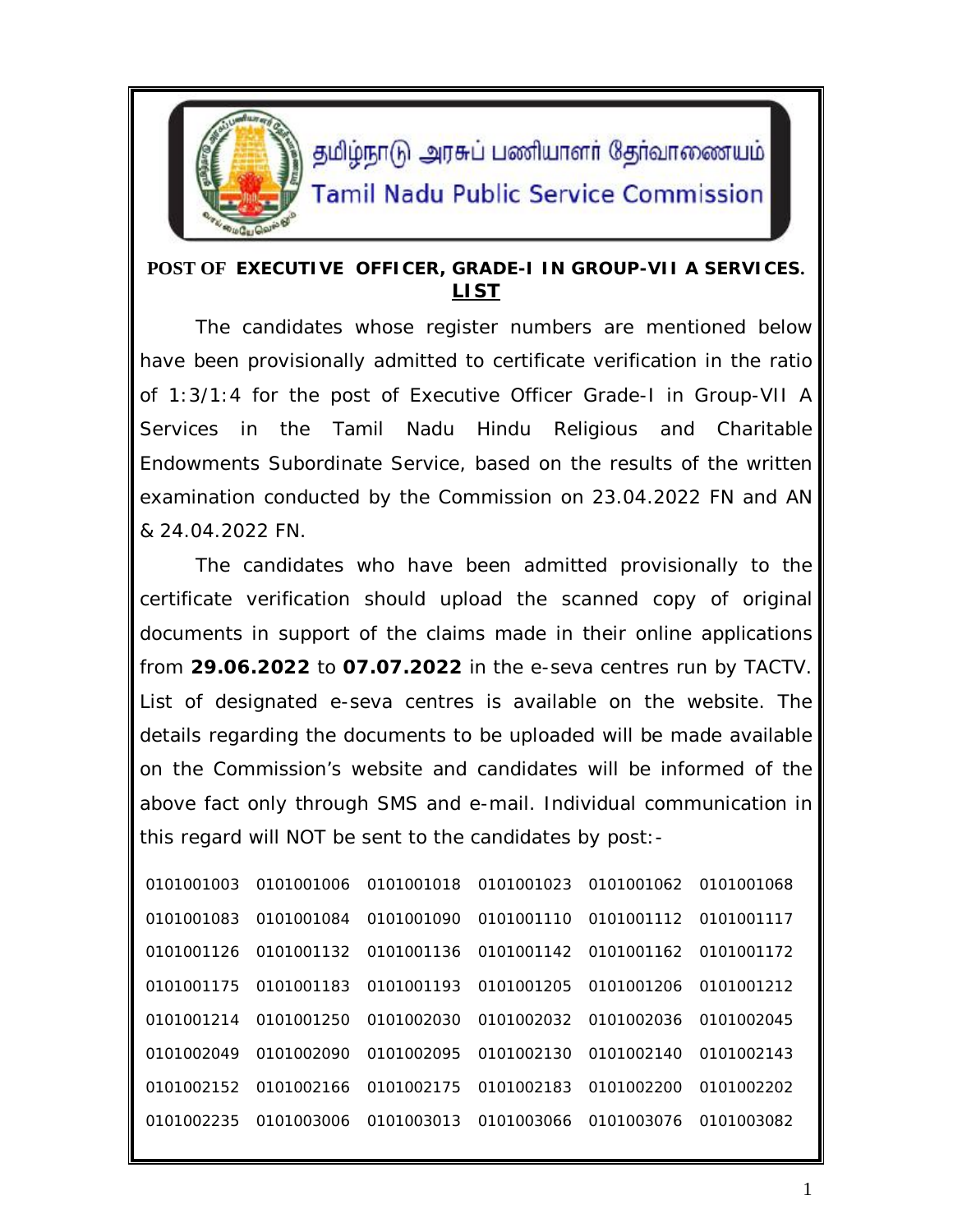0101003107 0101003112 0101003116 0101003137 0101003156 0101003167 0101003189 0101003204 0101003216 0101003259 0101004002 0101004021 0101004023 0101004032 0101004061 0101004067 0101004093 0101004104 0101004105 0101004165 0101004179 0101004186 AND 0101004195

## **NOTES:**

- 1 **"Mere inclusion of the register numbers of candidates will not imply that his/her candidature has been fully considered for next stage of selection.**
- 2 The candidates whose register numbers are found in the above list have been admitted provisionally to the certificate verification based on the marks obtained by them in the written examination and with reference to the rule of reservation of appointments.
- 3 The admission of candidates to certificate verification is provisional subject to verification and acceptance of the claims made in their online applications towards Age, Educational Qualification, Communal category, PSTM status etc., through original documents. If any of their claims are found to be false or incorrect, their online applications will be rejected, their provisional admission to certificate verification will be cancelled and they will not be admitted to the next stage of selection.
- 4 The admission of the above candidates to the certificate verification is purely provisional subject to the final orders to be passed inWPs and other cases, relating to this recruitment if any, pending on the files of the Hon'ble High Court, Madras/Madurai Bench of Madras High Court.